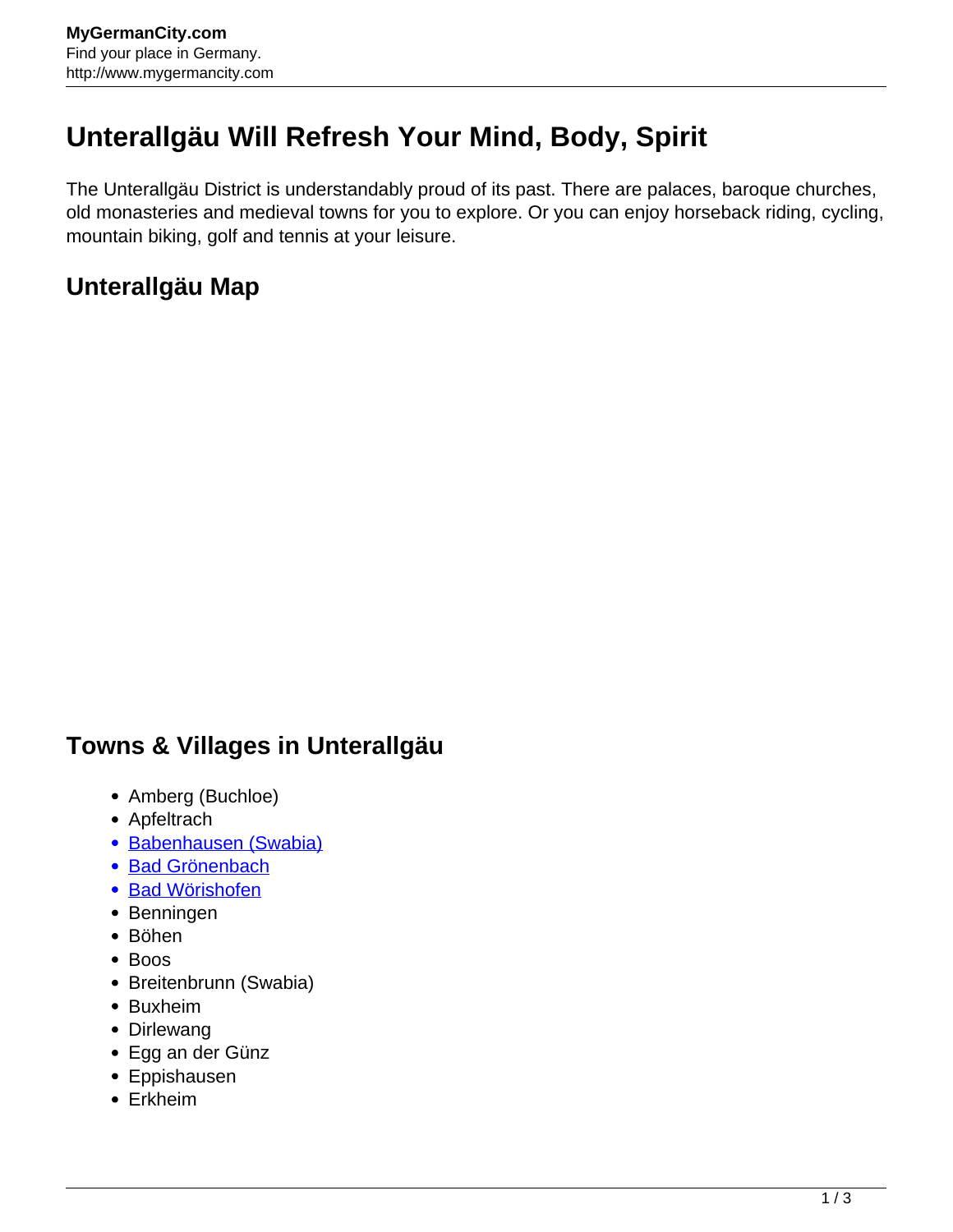- Ettringen (Wertach)
- Fellheim
- Hawangen
- Heimertingen
- Holzgünz
- Kammlach
- Kettershausen
- Kirchhaslach
- Kirchheim (Swabia)
- Kronburg
- Lachen
- Lauben
- Lautrach
- Legau
- Markt Rettenbach
- Markt Wald
- Memmingerberg
- [Mindelheim](http://www.mygermancity.com/mindelheim)
- Niederrieden
- Oberrieden
- Oberschönegg
- [Ottobeuren](http://www.mygermancity.com/ottobeuren)
- Pfaffenhausen
- Pleß
- Rammingen (Swabia)
- Salgen
- Sontheim
- Stetten (Swabia)
- Trunkelsberg
- [Türkheim](http://www.mygermancity.com/tuerkheim)
- Tussenhausen
- Ungerhausen
- Unteregg
- Westerheim
- Wiedergeltingen
- Winterrieden
- Wolfertschwenden
- Woringen
- 
- $\bullet$